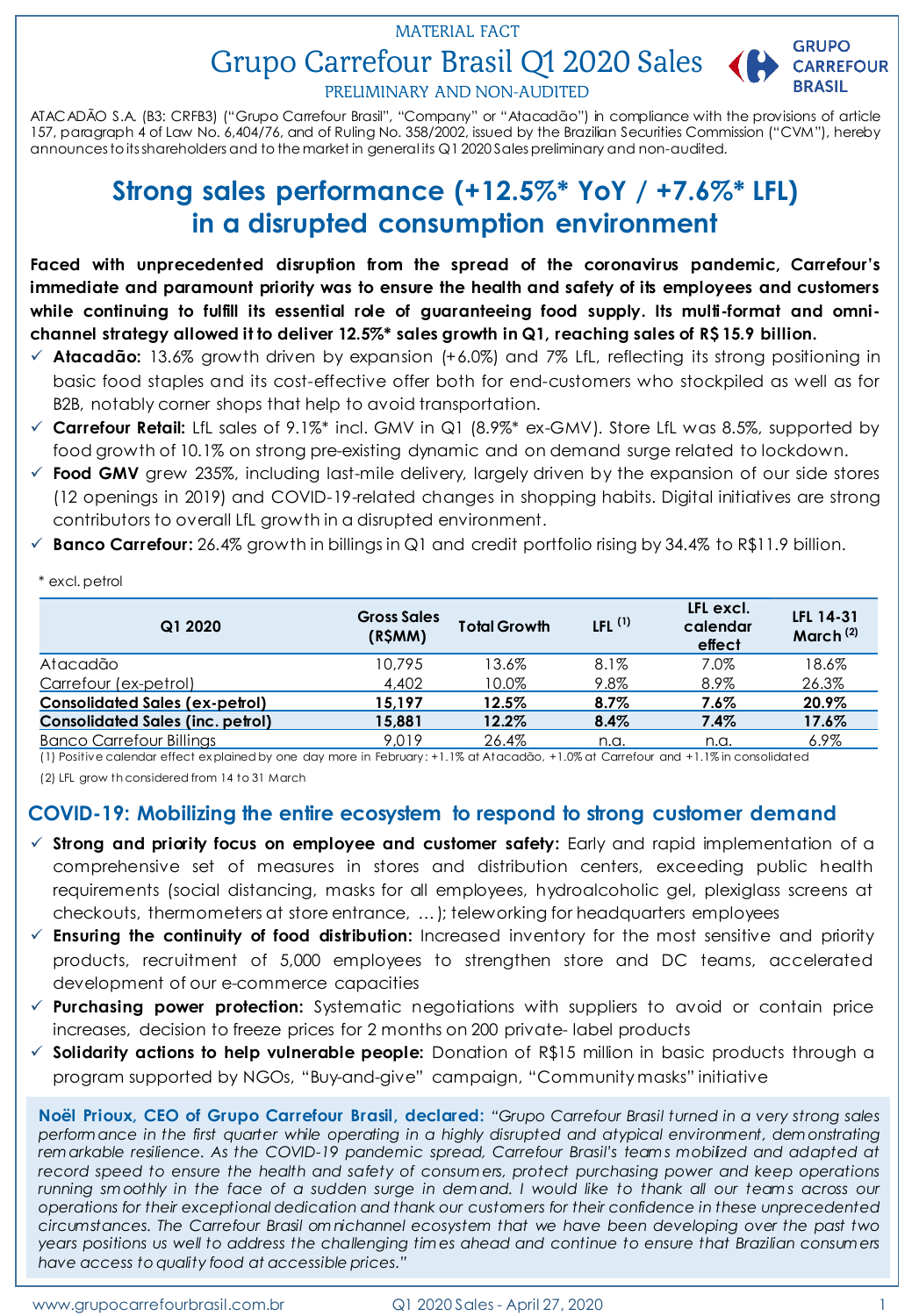# **CARREFOUR MOBILIZED IN THE FACE OF THE COVID-19 PANDEMIC**

As a major food retailer, Grupo Carrefour Brasil plays a strategic role in ensuring that consumers have access to food during lockdown measures that have been implemented to fight the spread of the Covid-19 pandemic. Convinced of our social responsibility, even more so in this particular moment, we also initiated several solidarity actions, aiming at helping society as a whole and the most vulnerable people to cope with the pandemic and its consequences.

#### **Protection of employees and customers**

In the face of this unprecedented situation, Carrefour's immediate and paramount priority is to ensure the health and safety of its employees and of its customers. Throughout its operations, Carrefour has taken stringent measures to protect its employees to protect and allow consumers to shop in safe conditions. These measures were in full compliance with, or even went beyond, rules recommended by health authorities and were shared with the industry.

To protect our employees, we have installed plaxiglass panels at cash registers to minimize human contact, distributed face masks and gloves to employees, ensured a steady supply of hand sanitizer gel and equipped stores with thermometers to take the temperature of both clients and employees.



In stores, Carrefour is enforcing strict disinfection protocols for all equipment, implementing signage to maintain social distancing between customers, has made gloves and hand gel available at the entrance of stores and has extended the number of preferential check-out counters for senior citizens, as well as providing information to customers in stores and on social networks.

#### **Ensuring the continuity of food distribution**

Carrefour teams mobilized in an exceptional manner to ensure the continuity of food distribution in a complex and unexpected context. As an essential priority, we quickly implemented several actions to keep the supply chain running as smoothly as possible:

- $\checkmark$  Plans to secure supply in stores and warehouses, with specific measures for the most sensitive and priorityproducts
- $\checkmark$  Crisis unit dedicated to steering the supply chain and working with suppliers to increase direct flows
- $\checkmark$  Rationalization of supplier ranges (reallocation of SKUs, new suppliers, etc.), risk mapping, especially of shortages, and monitoring of alerts
- $\checkmark$  Recruitment of 5,000 employees to strengthen the store teams

#### **Mobilization in favor of our customers' purchasing power**

Our commercial teams mobilized immediately to avoid or contain price increases and initiated systematic negotiations with suppliers pushing them to maintain prices or, where absolutely necessary, to keep price adjustments as limited as possible.

To preserve the purchasing power of our customers at this delicate time, we froze the price of 200 products of our private label for at least two months.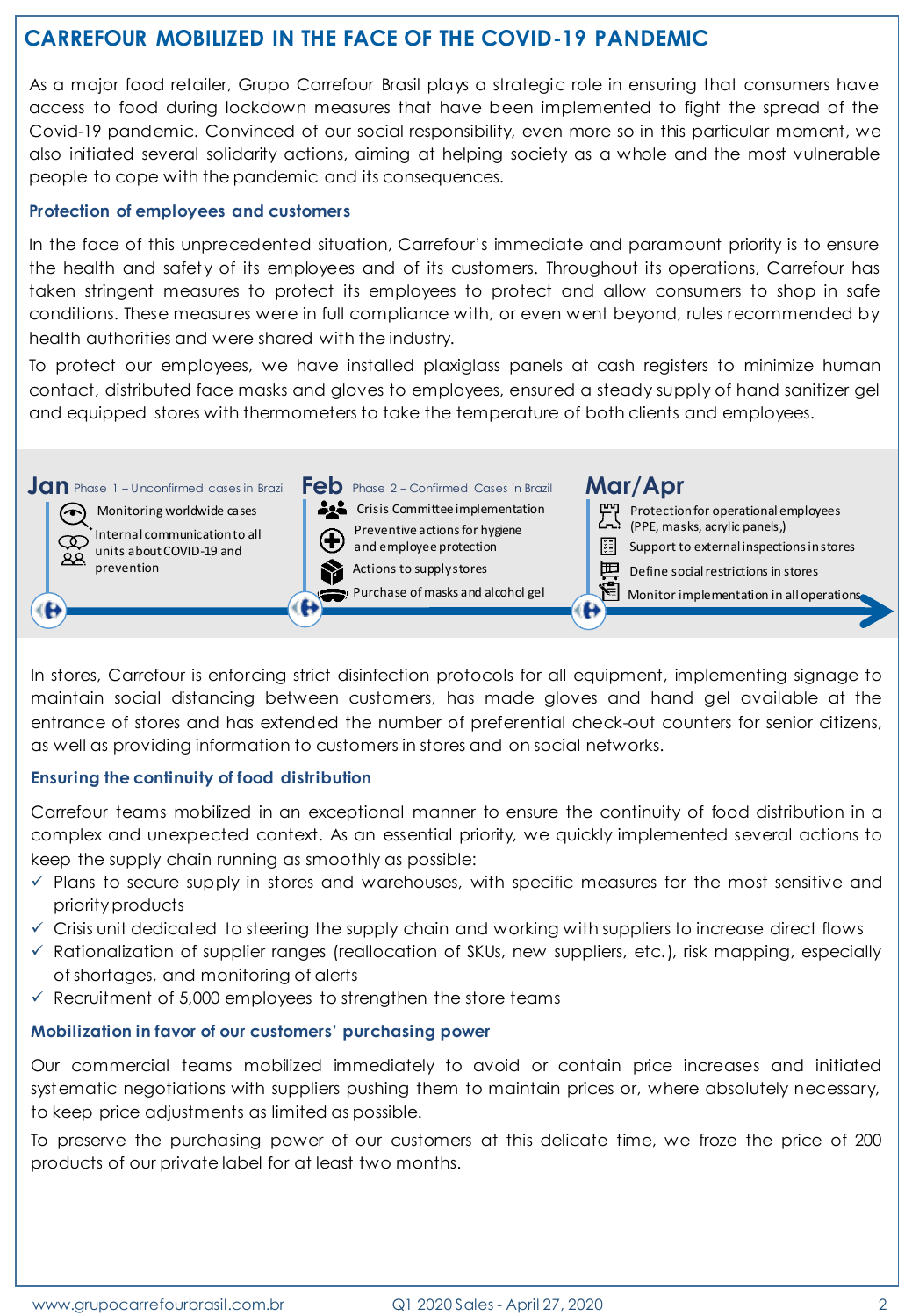#### **Solidarity actions to help vulnerable people**

Carrefour is donating R\$15 million in basic products and their distribution has already started in the states of São Paulo, Rio de Janeiro and Pernambuco. The program is supported by NGOs linked to humanitarian causes and benefits the most vulnerable population. In parallel, we are working on a specific partnership with suppliers and with the Carrefour Group Foundation, aiming at increasing this donation.

Through the "Buy-and-give" ("Compra solidária") campaign, customers can also contribute at the check-out counter or on the [www.comprasolidaria.carrefour.com.br](http://www.comprasolidaria.carrefour.com.br/) website with a value that will be converted to food stamps for vulnerable people and families.

We also launched the "Community masks" project ("Máscaras solidárias"), under which Grupo Carrefour Brasil supports low-income women by buying protective home-made textile masks.

Grupo Carrefour Brasil's management wishes to thank all its employees for their exceptional commitment, continuing to work in verychallenging times in order to continue serving our customers.

### **Q1 2020 CONSOLIDATED SALES**

Grupo Carrefour Brasil's consolidated sales reached R\$15.9 billion in Q1 20, growing by 12.5% (excluding petrol) versus the same quarter last year. Excluding petrol, LFL sales grew by 7.6%, as a result of robust pre-crisis momentum and the surge in demand seen since mid-March. Our expansion strategy in Cash and Carry and proximity formats over the last 12 months added another 4.3% of growth, with 4 Cash & Carry and 1 proximity format store openings in Q1 20. Grupo Carrefour Brasil's total store network reached 698 stores at the end of March 2020.

In Q1, Grupo Carrefour Brasil's sales growth of 7.6% (or 8.7% less a favorable calendar effect of 1.1%) on a like-for-like basis (ex-petrol) was boosted by 20.9% growth in the last two weeks of March from consumer stockpiling. It is made of a very balanced equation of 8.9% growth in the Retail division (9.8%, less a 1.0% favorable calendar effect) and 7% at Atacadão (8.1%, less a 1.1% favorable calendar effect), strongly supported by food, which saw demand of basic products surge as a result of lockdown measures.

Gross billings at Banco Carrefour reached R\$9 billion, representing an increase of 26.4% and reflecting previous actions taken to support growth. Over the last two weeks of March, growth slightly decelerated due to a more restrictive credit policy to reduce exposure and limit increases in the delinquency rate in the face of the COVID-19 pandemic.

|                                 | Q1 2019    | Q1 2020                       |         |           |                 |                          |
|---------------------------------|------------|-------------------------------|---------|-----------|-----------------|--------------------------|
| Like-for-Like ex-calendar       | <b>LFL</b> | <b>Gross Sales</b><br>(R\$MM) | LFL*    | Expansion | Total<br>Growth | Growth (14-<br>31 March) |
| Atacadão                        | $6.8\%$    | 10.795                        | 7.0%    | 6.0%      | 13.6%           | 18.6%                    |
| Carrefour (ex-petrol)           | $6.1\%$    | 4,402                         | 8.9%    | 0.2%      | 10.0%           | 26.3%                    |
| Carrefour (inc petrol)          | $3.7\%$    | 5,086                         | 8.1%    | 0.4%      | 9.3%            | 15.6%                    |
| <b>Consolidated (ex-petrol)</b> | 6.6%       | 15,197                        | 7.6%    | 4.3%      | 12.5%           | 20.9%                    |
| Consolidated (inc petrol)       | $5.7\%$    | 15,881                        | $7.4\%$ | 4.1%      | 12.2%           | 17.6%                    |
| <b>Banco Carrefour Billings</b> | n.a.       | 9.019                         | n.a.    | n.a.      | 26.4%           | $6.9\%$                  |

\* Positiv e calendar effect explained by one day more in February: +1.1% at Atacadão, +1.0% at Carrefour and +1.1% in consolidated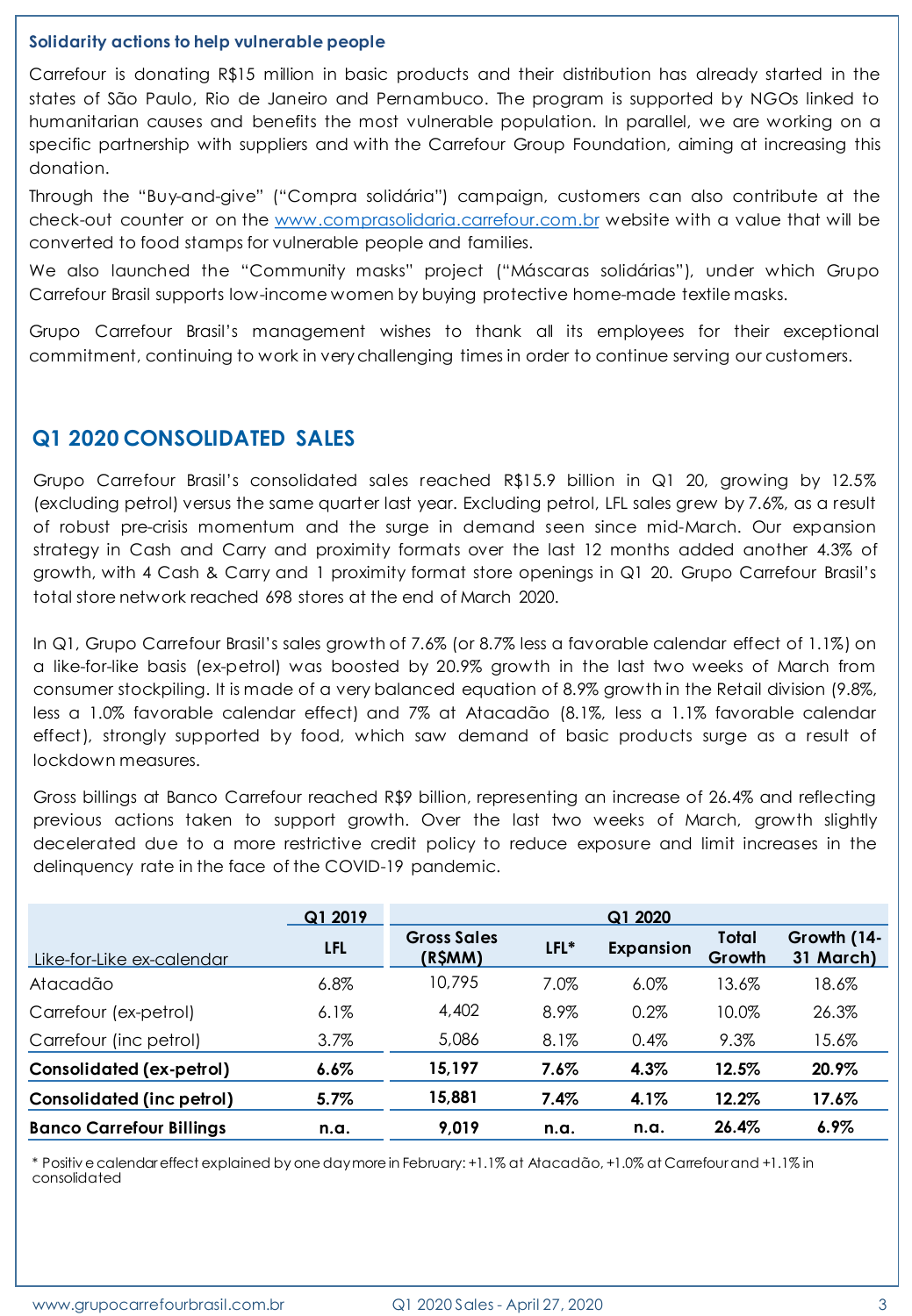## **SALES BY SEGMENT – Q1 2020**

### **Atacadão: 13.6% total growth; well-positioned in the current environment**

Atacadão's gross revenues reached R\$10.8 billion in Q1, representing total growth of 13.6%. This reflects its expansion strategy and its strong positioning in the basic food business, which offers the most costeffective solution both for consumers seeking to stockpile basic products at low prices and B2B, especially corner shops, which help supply families with food while minimizing transportation. Calendar impact in Q1 was +1.1%. LFL growth was 8.1% or, excluding this favorable calendar impact, 7.0% despite a challenging comparable base (+6.8% in Q1 19). Expansion contributed an additional 6.0% growth. With 4 new openings across different Brazilian regions in Q1, Atacadão ended the quarter with 190 stores.



#### **Atacadão sales performance**

Before the COVID-19 crisis, LFL at Atacadão was experiencing a robust trend, on the back of the strong momentum seen in Q4 2019, partially due to a very successful Black Friday. The current environment led to atypical sales patterns for Atacadão in the last two weeks (from March 14 to 31), with particularly strong growth of 18.6%.

As an effect of the pandemic, we saw increased shopping during weekdays, a decrease in the number of tickets but a sharp increase in average ticket, as people shop on behalf of others and stockpile to reduce visits. The drop in sales to restaurants and bars has been more than offset by the significant increase in B2C sales and in B2B sales to food businesses.

Product mix during March was mainly concentrated on basic and essential goods. As an example, dry grocery grew 5.2%, personal hygiene items 17.3% and cleaning products 10.4% .

Atacadão's nationwide presence and large range of basic products, combined with its ability to reach not only B2B but also end-consumers, positions it well in the current environment despite the steep reduction of business from restaurants and other such activities.

Our priority remains the health of employees and customers and the supply of food for Brazilians, and we will make whatever investments are required to make sure we exercise our social responsibility and ensure a secure environment for all while guaranteeing business continuity.

Looking forward, we believe Atacadão is ideally positioned to cope with a potentially tougher economic context, as proven in the past. As announced in February, the acquisition of 30 stores from Makro Atacadista, all in premium locations, will further boost our growth and extend our reach to thousands of new customers. The transaction, currently under anti-trust review, is expected to close in the second half of this year.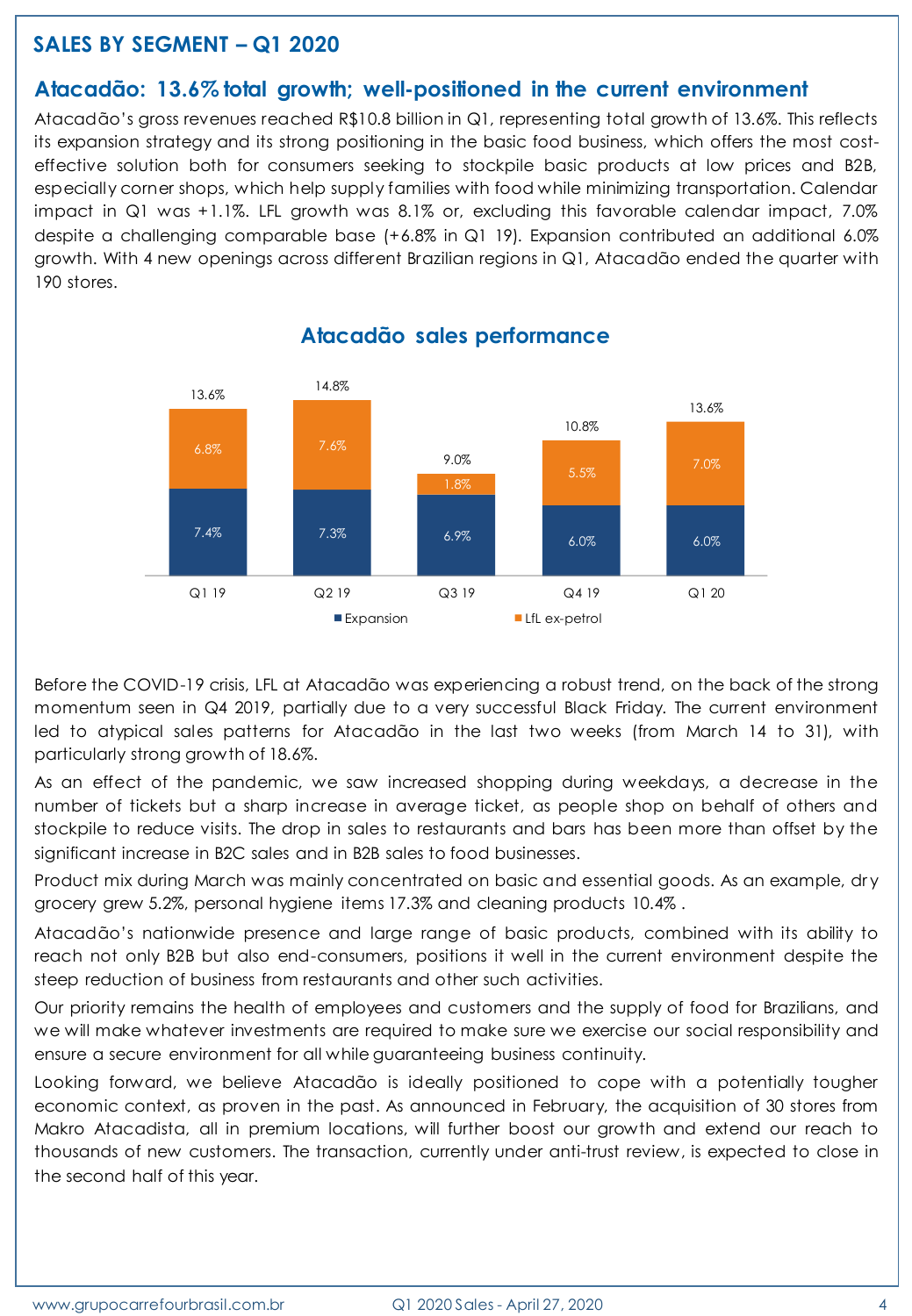## **Carrefour Retail: Volume surge in food supports strong LFL**

Excluding a 1.0% favorable calendar impact, Carrefour LfL sales ex-petrol were up 8.9% (or 9.1% including the marketplace) in Q1 20, compared to 6.1% in Q1 19, with total sales reaching R\$4.4 billion ex-petrol (or R\$4.5 billion including the marketplace).

Like Atacadão, Retail also experienced a sharp increase in average ticket and a reduction in the number of tickets, reflecting stockpiling and more concentrated shopping. Petrol sales posted a 3.4% increase over the quarter, including a significant drop as from mid-March, as a consequence of the lockdown measures taken in various states.

The volume increase in the quarter, in particular in food, was also supported by a strategic decision to maintain prices, containing price increases sought by suppliers, and by freezing prices on 200 privatelabel products for at least two months.

This quarter, food growth surpassed non-food for the first time since 2017. The 11.2% increase in food sales was the highest quarterly increase in the last five years, supported by the surge in demand in late March, which saw LFL growth of 26.3% (from March 14 to 31 – Retail ex-petrol). Non-food categories continued experiencing significant growth in Q1, with 4.8% LFL.

In e-commerce, we saw a surge in online demand for food, with LfL up to 187.2%. This increase does not consider the contribution from last-mile delivery, which adds another 100bps to our store LFL. More than ever, the combination of our omnichannel initiatives such as e-commerce, last-mile delivery and other digital initiatives were key in supporting our performance in the current environment. Total food GMV grew 235% (including last-mile delivery)

|                                              | Q1 20 (R\$MM) | LFL   | Q1 19 (R\$MM) Total Growth |         |
|----------------------------------------------|---------------|-------|----------------------------|---------|
| Multi-format                                 | 4.009         | 8.5%  | 3,655                      | $9.7\%$ |
| Food                                         | 2,689         | 10.1% | 2.414                      | 11.4%   |
| Nonfood                                      | 1,320         | 5.4%  | 1,242                      | 6.3%    |
| Carrefour (ex-petrol): Multi-format + E-comm | 4,402         | 8.9%  | 4,000                      | 10.0%   |
| Food                                         | 2.733         | 11.2% | 2.429                      | 12.5%   |
| Nonfood                                      | 1,669         | 5.2%  | 1.571                      | 6.2%    |
| Carrefour + GMV (ex-petrol)                  | 4.522         | 9.10% | 4.101                      | 10.2%   |

## **Multi-format: Continued strong performance amid changing consumer behavior**

Our multi-format recorded LfL growth of 8.5%, with volumes up by 5.6% and average ticket increasing 8.5%, more than offsetting the reduction in traffic in late March as consumers reduced their visits in the face of the spread of the COVID-19 pandemic. Food was up 10.1% (20.5% in March), with strong sales in all formats.

We continued to gain market share in the quarter in hypermarkets and in multi-format retail, supported by our superior execution. During this quarter we have: (i) focused on our people to ensure their safety and prevent absenteeism; (ii) increased inventory to reduce out-of-stock levels; (iii) negotiated with suppliers to ensure the lowest possible price increases, including freezing prices on 200 private-label products; and (iv) prioritized investments in essential activities to guarantee business continuity and financial strength.

Healthy food aisles were implemented in 89 hypermarkets, offering ~3,000 SKUs of organic and healthy products (+19% y/y), and more than 2,500 SKUs of private label products, representing 13.3% of total food net sales in Q1, 80 bps higher y/y.

The impressive efforts by our teams since the very beginning of the pandemic enabled us to deploy a comprehensive set of protective measures in stores and distribution centers very quickly: All our units are equipped with masks, gloves, hydroalcoholic gel, plexiglass screens at checkouts, thermometers at the store entrance etc., since mid-March. In this very particular context, customers acknowledged our many initiatives to ensure safe shopping, as clearly showed by the acceleration in sales, the increase in our Net Promoter Score and by a survey showing Carrefour to be the only food retailer among the 10 brands most remembered by Brazilians in the COVID-19 pandemic (according to Croma consultancy research published in Exame magazine).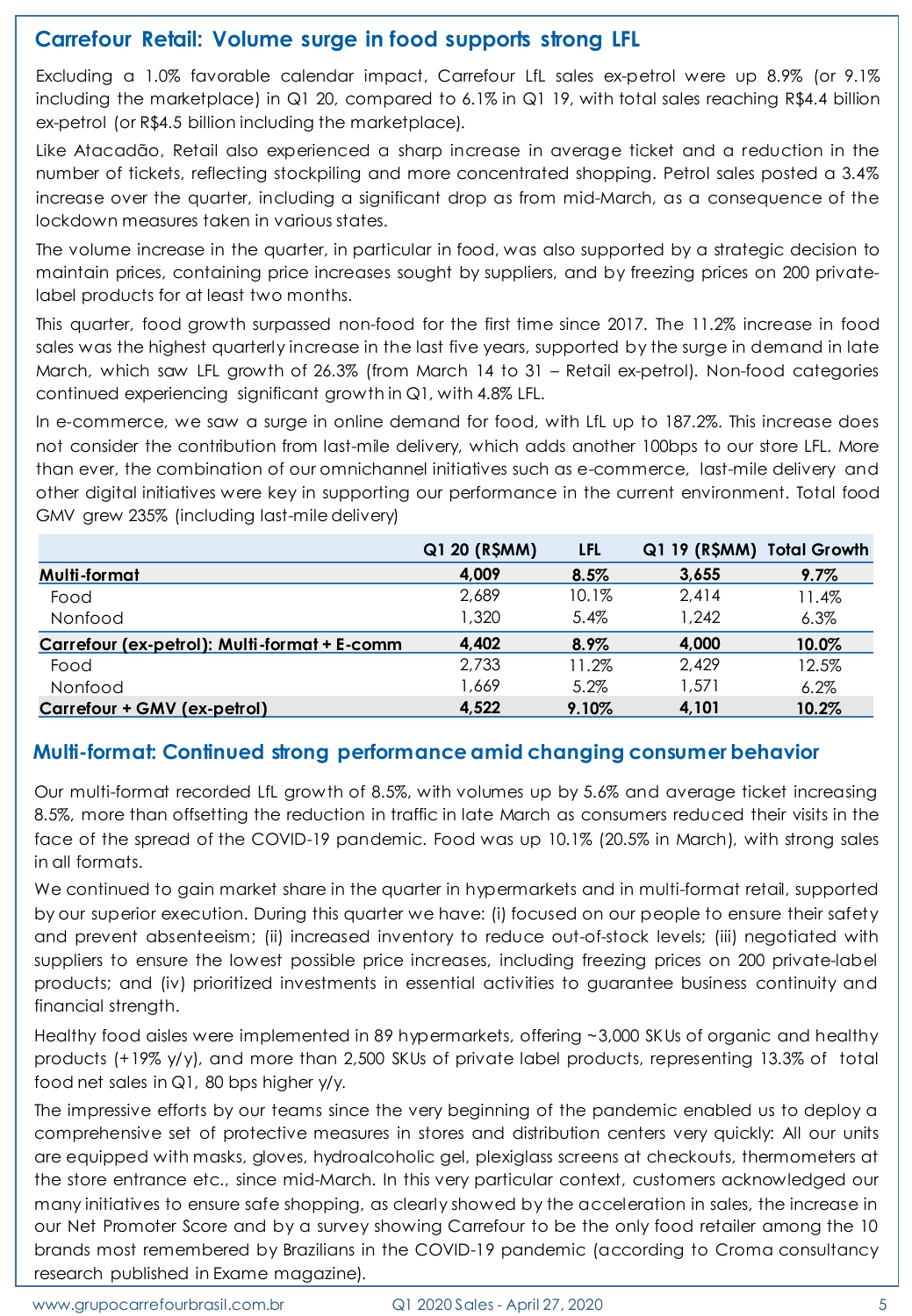### **E-commerce and Digital initiatives: An increasingly popular channel**

E-commerce emerged as one of the most popular sales channels in the current environment and we enjoyed scale gains in our recently launched food operations, which posted impressive sales growth.

Total GMV growth was largely driven by strong food e-commerce sales, which saw sales triple, and the resilience of non-food sales, which continued to grow (+5.7%), despite the current disrupted environment, accounting for 23% of total non-food retail sales. The marketplace accounted for ~23% of total GMV.

The number of orders in our food business grew strongly, reaching a record rate of 4,269 orders in a single day, which compares with an average of 1,674 orders in the first 14 days of March, while we also started to see repeat visitors, which helps to reduce customer acquisition costs and leverage results.

As a consequence of the current environment, we saw a shift in ecommerce food delivery channels. Home delivery represented 85% (vs. 61% in Q4 19) the highest level since the launch of food ecommerce.

Also as a consequence of the COVID-19 pandemic, we saw significant growth in both last mile delivery, whose penetration reached 47% in March (vs. 42% in Q4 19) and side stores, whose penetration reached 36% in March (vs. 25% in Q4 19). Our investments over the last 12 months in our side stores allowed us to cope with increasing demand while maintaining a high level of service.



|          | Q1 20 (R\$MM) | LFL    | Q1 19 (R\$MM) Total Growth |        |
|----------|---------------|--------|----------------------------|--------|
| 1P       | 393           | 12.6%  | 345                        | 14.0%  |
| Food     | 45            | 187.2% | 16                         | 189.3% |
| Non-food | 348           | 4.5%   | 329                        | 5.7%   |
| 3Р       | 120           | 18.1%  | 101                        | 18.1%  |

**E-commerce 513 13.6% 446 14.9%**

### **Banco Carrefour: Billings up 26.4% in Q1**

In Q1, Banco Carrefour posted total billings growth of 26.4% y/y to R\$9 billion. Carrefour credit card billings were up 17.5% to R\$6.1 billion. At Atacadão billings reached R\$2.7 billion, up 52.4% in Q1. With 2.1 million credit cards the Atacadão card's penetration rate reached 13.7%. The credit portfolio rose by a strong 34.4% to R\$11.9 billion, continuing its solid performance.

The Covid-19 pandemic and its expected economic consequences resulted in an early decision to contain credit expansion as from mid-March, thus protecting the high quality of our portfolio; over the last two weeks of March, growth in overall billings decelerated as we adopted a more conservative approach on credit to prevent customers from becoming excessively indebted and to limit our exposure to a higher default rate. Our solid financial ratio and the fact that clients primarily use their credit card to buy food give us a much more defensive profile, making us well-positioned to continue implementing our long-term strategy, supporting future growth. Durate that do persistens which points and mysteve alles growin. We have a strong-technique strong-technique strong-technique strong-technique is the second the strong-technique is the strong-technique intervention of the

| In R\$ million                                                             | Q120   | Q119  | Δ%           | <b>March 14-31</b> |  |  |
|----------------------------------------------------------------------------|--------|-------|--------------|--------------------|--|--|
| <b>Billings Carrefour credit card</b>                                      | 6.141  | 5,228 | 17.5%        | $-3.3%$            |  |  |
| Billings Atacadão credit card                                              | 2.736  | 1.795 | 52.4%        | 38.2%              |  |  |
| Other products*                                                            | 143    | 112   | 27.4%        | $-20.9\%$          |  |  |
| <b>Total billings</b>                                                      | 9.019  | 7.135 | <u>26.4%</u> | $6.9\%$            |  |  |
| <b>Total Credit portfolio</b>                                              | 11.876 | 8,836 | 34.4%        | n.a.               |  |  |
| *Other products include personal loans and payment of bills using the card |        |       |              |                    |  |  |

www.grupocarrefourbrasil.com.br  $Q1 2020$  Sales - April 27, 2020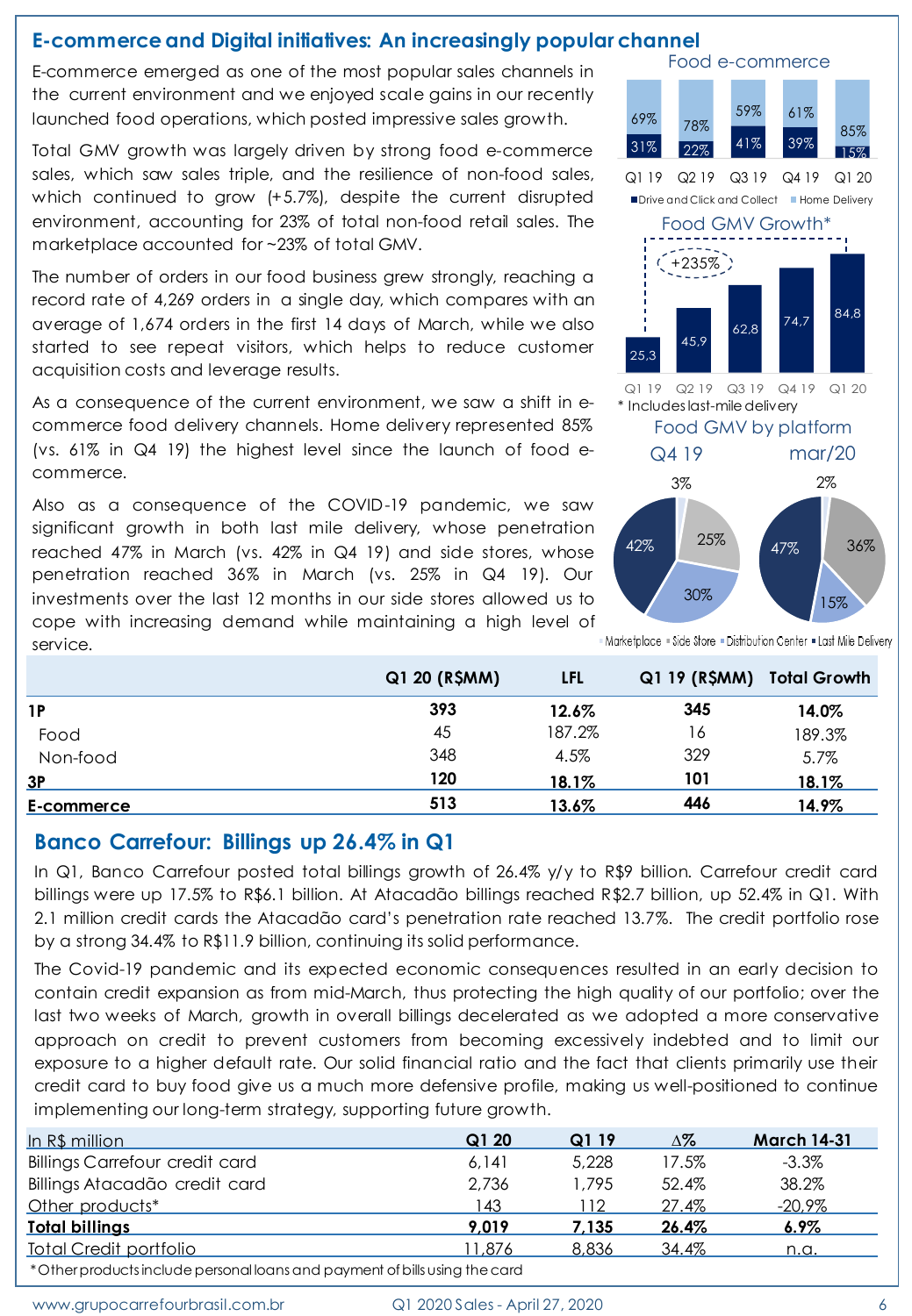# **STORE NETWORK – Q1 2020**

In Q1, we opened four Cash & Carry stores, one Market store, one drugstore and one gas station. We closed one Carrefour Bairro store located in Belo Horizonte (Minas Gerais state) after its owner reclaimed the real estate. We now operate 698 stores for total sales area of 2,023,557 m2.

| $N^{\circ}$ of stores | <b>Dec.19</b> | Openings | <b>Closures</b> | <b>Mar.20</b> |
|-----------------------|---------------|----------|-----------------|---------------|
| Cash & Carry          | 186           |          |                 | 190           |
| Hypermarkets          | 100           |          |                 | 100.          |
| Supermarkets          | 53            |          |                 | .53           |
| Convenience Stores    | 125           |          |                 | 125           |
| Wholesale             | 28            |          |                 | 28            |
| Drugstores            | 24            |          |                 | 125           |
| <b>Gas Stations</b>   | 76            |          |                 |               |
| Group                 | 692           |          |                 | 698           |

| Sales area              | <b>Dec.19</b> | <b>Mar.20</b> | $\Delta$ Change Mar.20<br>vs Dec.19 |
|-------------------------|---------------|---------------|-------------------------------------|
| Cash & Carry            | 1,170,350     | 1,187,313     | $1.4\%$                             |
| Hypermarkets            | 704,876       | 704,876       | $0.0\%$                             |
| Supermarkets            | 69,056        | 68,743        | $-0.5%$                             |
| Convenience Stores      | 22,732        | 22,732        | $0.0\%$                             |
| Drugstores              | 7.921         | 8.035         | $.4\%$                              |
| Gas Stations            | 31,389        | 31,858        | $1.5\%$                             |
| Total sales area $(m2)$ | 2,006,324     | 2,023,557     | 0.9%                                |

# **Q1 2020 RESULTS INFORMATION**

**Results release:** May 11, after market. **Earnings call:** May 12, at 10:00 A.M. Brasilia time

## **INVESTOR RELATIONS INFORMATION**

**Sébastien Durchon** Vice-President of Finance (CFO) and Director of Investor Relations **Natália Lacava** Investor Relations Director **Ludimila Aielo Victor Bento** Investor Relations Specialist **Telephone:** +55 11 3779-8500 **e-mail:** ribrasil@carrefour.com **website address:** www.grupocarrefourbrasil.com.br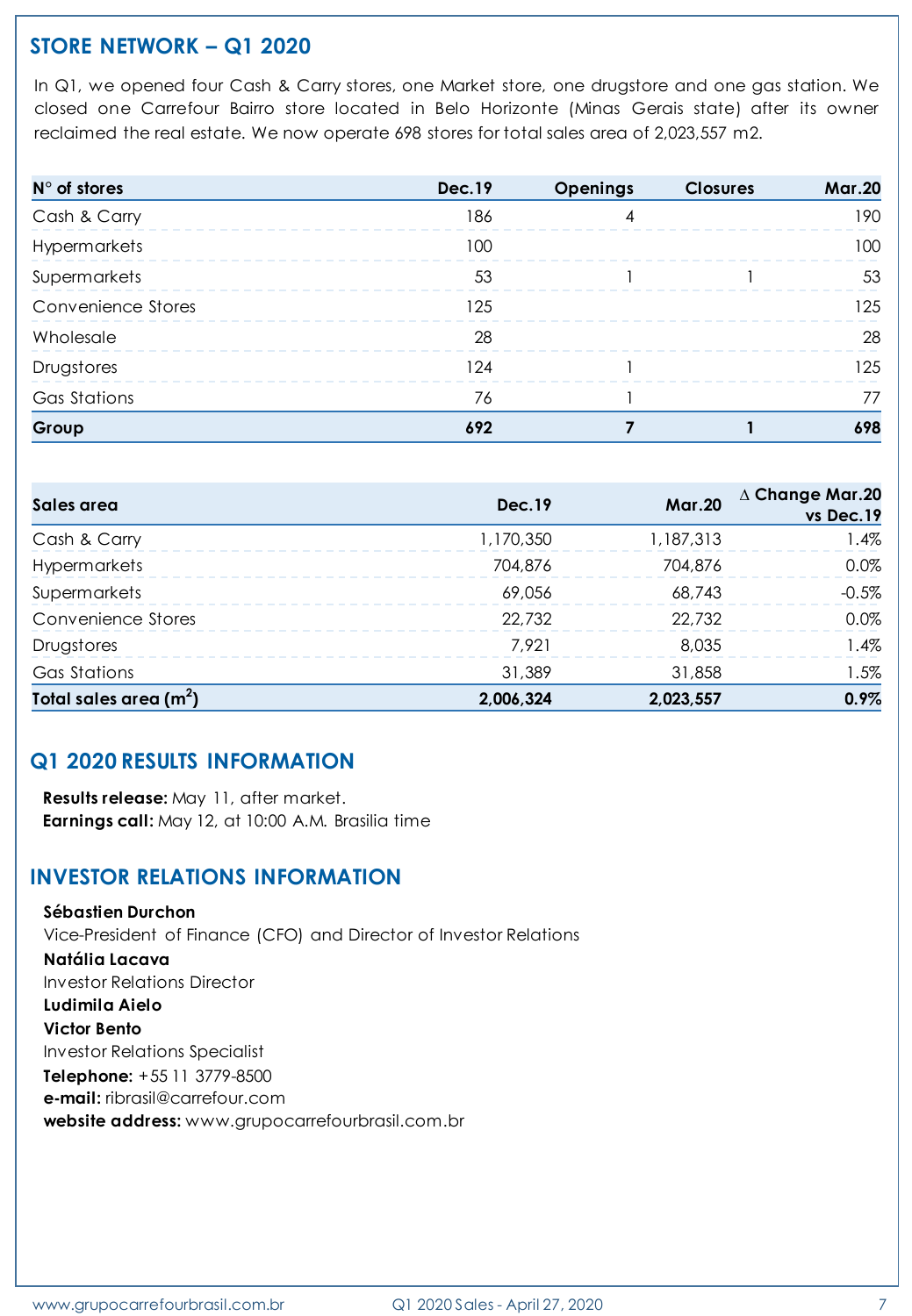# **GLOSSARY**

**Adjusted EBITDA:** EBITDA adjusted for the income statement line item "other income and expenses" (comprising losses on disposals of assets, restructuring costs, income & expenses related to litigations, and tax credits recovered related to prior periods).

**Adjusted EBITDA Margin:** Adjusted EBITDA divided by net sales for the relevant period, expressed as a percentage.

**Adjusted Net income:** Net Income, excluding Other Income and Expenses and the corresponding financial and income tax effect.

**Billings:** Represents the total amount related to an operation transacted by credit card.

**EBITDA:** Net income (for the year or for the period) adjusted for "financial result, net", "income tax and social contribution" and "depreciation and amortization". EBITDA, Adjusted EBITDA and Adjusted EBITDA margin are not measures of financial performance under Brazilian GAAP or IFRS, and should not be considered as alternatives to net income or as measures of operating performance, operating cash flows or liquidity. EBITDA, Adjusted EBITDA and Adjusted EBITDA margin have no standardized meaning, and our definitions may not be comparable with those used by other companies.

**Free Cash Flow:** net cash provided by our operating activities, less interest received from short-term investments, plus cash used in changes in judicial deposits and judicial freeze of deposits (and opposite), and unrealized interest income from marketable securities, less cash provided from the disposal of non-operational assets, less cash used in additions to property and equipment, less cash used in additions to intangible assets.

**FMCG:** Fast-moving consumer goods

**Global Functions:** Central costs in relation to our central functions and headquarters. These comprise the activities of (i) the cost of our holding divisions, (ii) certain expenses incurred in relation to certain support functions of our parent company which are allocated to the various segments proportionately to their sales, and (iii) cost allocations from our parent company, which are not specific to any segment.

**GMV:** Gross Merchandise Volume refers to all online sales (own sales + marketplace sales) as well freight revenues. It excludes marketplace commissions, but includes sales taxes.

**Gross Profit Margin:** Gross profit divided by net sales for the relevant period, expressed as percentage.

**Gross Sales:** Total revenues from our customers at the Group's stores, gas stations, drugstores and on our e-commerce platform.

**Like for Like:** LFL sales compare gross sales in the relevant period with those in the immediately preceding period, based on gross sales provided by comparable stores, which are defined as stores that have been open and operating for a period of at least twelve consecutive months and that were not subject to closure or renovation within such period. As petrol sales are very sensitive to market prices, they are excluded from the LfL computation. Other retail companies may calculate LFL sales differently from us, and therefore, our historical and future LFL sales performance may not be comparable with other similar metrics used by other companies.

**Net Income Margin:** Net income for the year divided by net sales for the relevant period, expressed as a percentage.

**Net Promoter Score (NPS):** management tool used to gauge customers' satisfaction. Depending on their satisfaction level, customers are classified as "Promotors", "Passives" or "Detractors"; NPS is calculated as the difference between Promotors and Detractors.

**Net Sales:** Gross sales adjusted for taxes levied on sales (in particular PIS/COFINS and ICMS).

**Other Revenue:** Comprises revenue from our Financial Solutions segment (including bank card fees and interest from consumer credit activities), shopping mall rents and commissions related to other services provided in the stores, fast cash and handling fees.